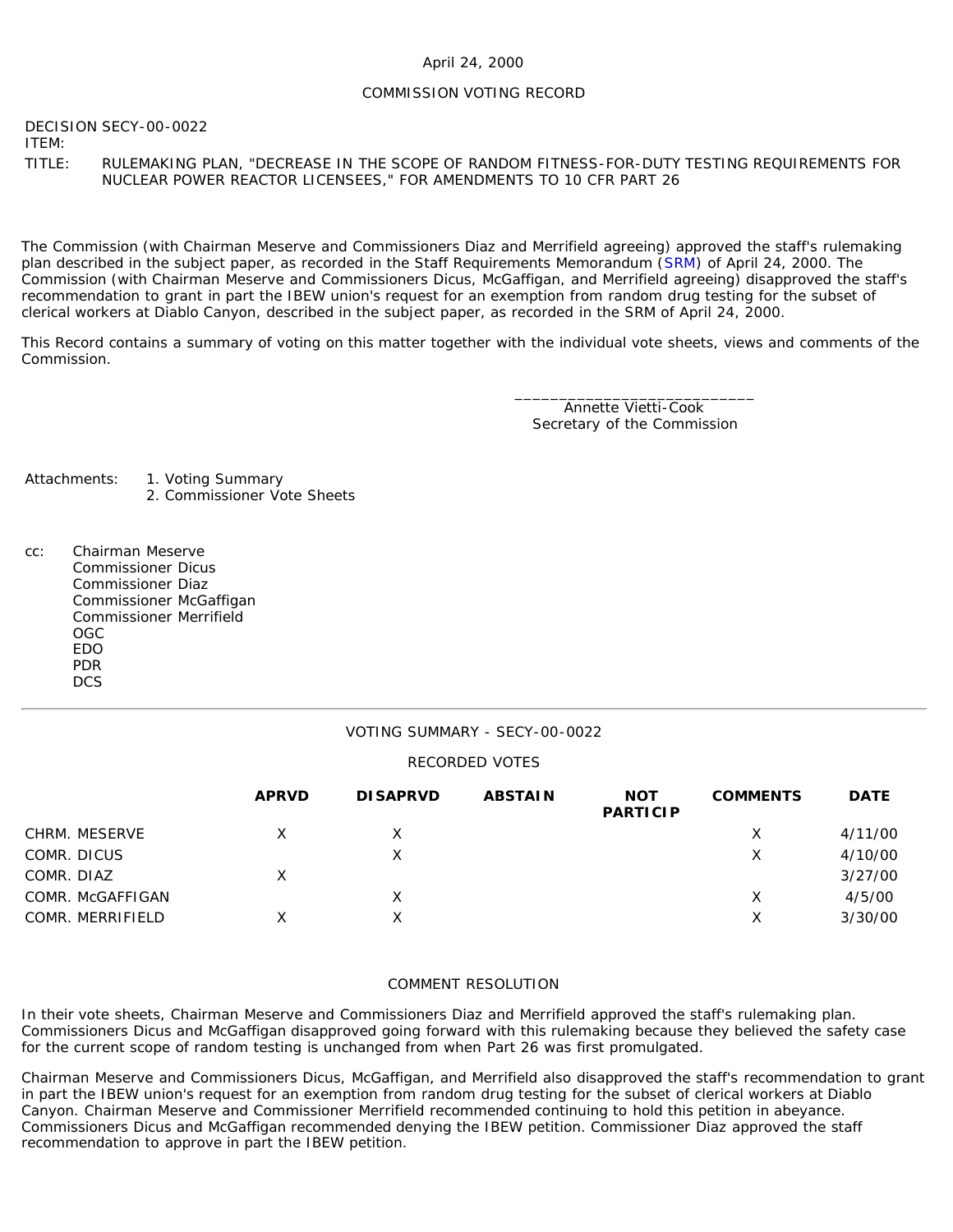Subsequently, the comments of the Commission were incorporated into the guidance to staff as reflected in the SRM issued on April 24, 2000.

# **Commissioner Comments on SECY-00-0022**

## **Chairman Meserve**

I approve the staff's rulemaking plan. In order for me to approve a final rule along the lines proposed by the staff, however, various factual issues that are central to the decision should be far more fully explored than has occurred to date.

The staff proposes to relax the scope of random fitness-for-duty (FFD) testing from the current requirements, which impose such testing on all persons granted unescorted access to nuclear power plant protected areas or to certain personnel required to report a licensee's Technical Support Center or Emergency Operations Facility in an emergency. 10 CFR. 26.2(a), 26.24(a)(2). The staff proposes to undertake a rulemaking to require such testing only for those individuals who have unescorted access to vital areas, portions of the plant within the protected areas which contain equipment vital to plant safety.

The Supreme Court has made clear that a drug-testing requirement, like that imposed by 10 CFR 26.24(a)(2), effects a search within the meaning of the Fourth and Fourteenth Amendments. See Chandler v. Miller, 520 U.S. 305, 313 (1997); Skinner v. Railway Labor Executives' Ass'n, 489 U.S. 602, 617 (1989). As a result, such a search must be shown to be "reasonable" if it is to pass constitutional muster. Although such searches usually are justified based on an individualized suspicion of wrong-doing, the Court has allowed searches, such as those imposed by the FFD testing requirement, in various other contexts based on "special needs." See Chandler, 520 U.S. at 314. The Court has explained that "`[i]n limited circumstances, where the privacy interests implicated by the search are minimal, and where an important governmental interest furthered by the intrusion would be placed in jeopardy by a requirement of individualized suspicion, a search may be reasonable despite the absence of . . . suspicion.'" Id. quoting Skinner, 589 U.S. at 624. The Court further observed that "the proferred special need for drug testing must be substantial -- important enough to override the individual's acknowledged privacy interest, sufficiently vital to suppress the Fourth Amendment's normal requirement of individualized suspicion." Id. at 318. As a result of this guidance, any Commission action in connection with its examination of the FFD rules must observe the constitutional constraints that arise in this sensitive area. Further, the Commission should undertake this task by applying a concrete and context-specific inquiry of the competing private and public interests. See id. at 314.

Given the staff's conclusion that our existing FFD testing requirements may intrude too deeply on privacy interests, I conclude that we should proceed with the rulemaking. However, the factual inquiry that should guide the balancing of interests must be carefully explored in the process. It is clear that the risks associated with the operation of a nuclear power plant are sufficiently serious that it is appropriate to impose FFD testing on persons who, if given unescorted access to portions of the plant under the influence of drugs or alcohol, could cause grave public harm. What is unclear is the definition of the portions of the plant for which the "special need" for such testing exists. The Commission, in promulgating the currently effective rule, obviously concluded that the testing should encompass all those with unescorted access to the protected areas as well as certain others involved in emergency activities. Now the staff proposes to narrow FFD testing to those with unescorted access to vital areas -- perhaps appropriately -- but it does so in the face of important comments by many licensees to the effect that risk or vulnerability will increase if the scope of random drug testing is changed. In order for the Commission to regulate in this area consistently with constitutional requirements, it is important for the Commission to understand the risks perceived by our licensees. Accordingly, I urge that the staff seek detailed comment on this matter and, as the rulemaking proceeds, to undertake a careful analysis of the balance of public and private interests.  $(1)$ 

The staff has also suggested that the Commission approve in part a petition filed by the IBEW so as to grant an exemption from Part 26 for certain clerical workers at Diablo Canyon. I conclude that this petition should continue to be held in abeyance in light of the fact that important factual issues relating to the exemption remain to be resolved. I would rule on the petition at the conclusion of the rulemaking.

## **Commissioner Dicus**

I disapprove going forward with this rulemaking and I would deny the IBEW's request for an exemption from random drug testing for the subset of clerical workers at Diablo Canyon.

I agree with Commissioner McGaffigan's assertion that the safety case for the current scope of random testing is unchanged from when Part 26 was first promulgated. In 1994 (*IBEW v. NRC*, 966 F. 2d 521) we said that we knew of "numerous cases where reactors have been tripped and safety systems challenged as a result of accidents that occurred in protected areas." 59 Fed. Reg. 24373. In addition, the majority of industry comments, in response to the 1994 request for public comment, indicated that risk or vulnerability will increase if the random drug testing scope is unchanged. Nothing in the SECY paper now before the Commission contradicts these assessments or sheds new light on these concerns.

Therefore, I approve Option 1, which is to retain the current scope of testing.

## **Commissioner McGaffigan**

I disapprove going forward with this rulemaking, and I would deny the IBEW's request for an exemption from random drug